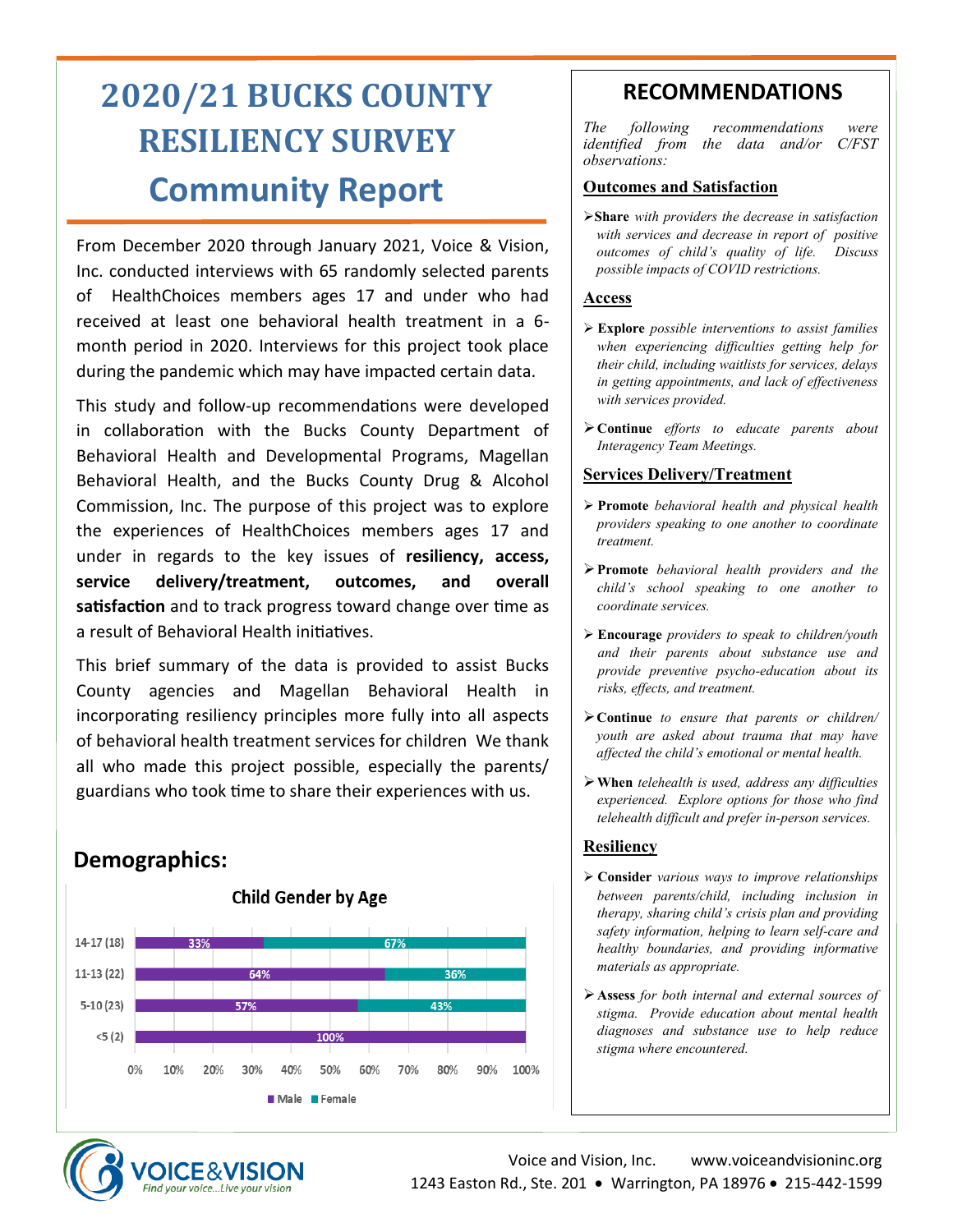# **Outcomes and Satisfaction**

Outcomes and satisfaction are two measures used to indicate the effectiveness of Behavioral Health services. In 2020/21, **parents' satisfaction with their child's services fell below 80%** for the first time since 2016/17. There was **a 16% decrease in overall satisfaction** as compared to 2019/20 data.



Similarly, the percent of parents reporting their **child's life was "much/a little better" was below 80%** as well. Of the 47 parents who indicated the quality of their child's life was better, **more than 50% indicated that the following areas were "better":** 

- $\triangleright$  Learning new skills (33)
- ➢ Doing better in school/job (28) ➢ More positive outlook (25)
- ➢ Better able to manage daily life (31) ➢ Symptoms reduced (26)

# **Access**



**OICE&VISIC** Find vour voice...Live vour vision **Twenty-six parents (40%) reported problems getting help** in the previous 12 months. In the previous four years, the percent having problems did not exceed 30%. The **top four problems** experienced by parents were:

- $\triangleright$  Waitlists for services (10)
- $\triangleright$  Delays getting appointment (8)
- ➢ Ineffective services (7) *(services didn't meet needs)*
- $\triangleright$  Covid-related difficulties (7)

An Access issue of interest to the County and Magellan Behavioral Health is the **utilization of Interagency Team Meetings (ITM).** Parents were asked if they were aware that they can ask for an ITM at any time. **Twenty-four parents (38%) were not aware** that they could ask for an ITM. Seven parents (11%) who were not aware expressed an interest in having an ITM.



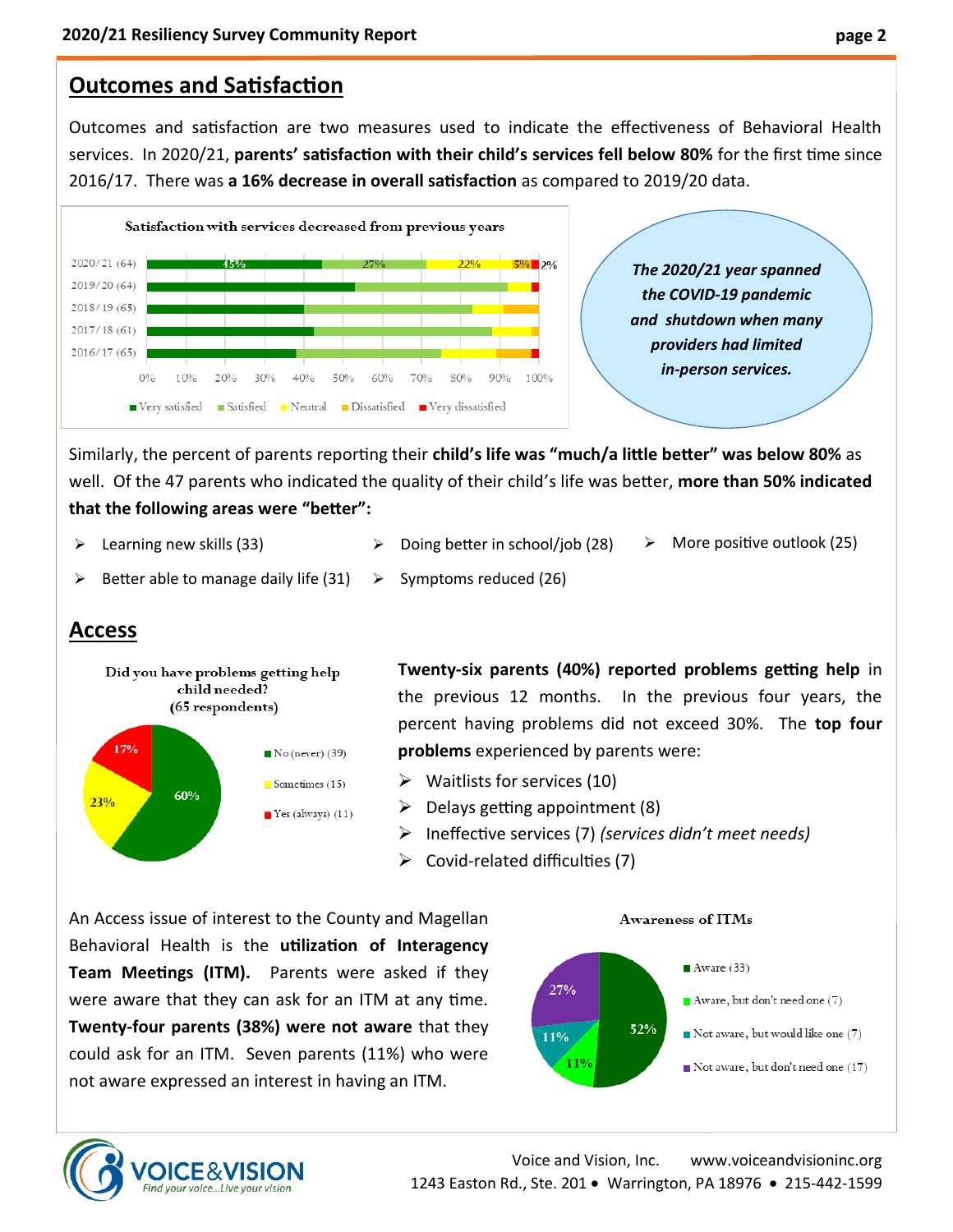# **Service Delivery and Treatment**

Parents were asked about several areas impacting their child's service and treatment experience including: choice, care coordination, trauma-informed care, and substance use. Because of the use of telehealth during the COVID-19 restrictions, parents were also asked about their experience with telehealth.

# **TELEHEALTH**

### **Top 3 things parents liked about telehealth:**

- Convenience
- Saves travel time/cost
- Reduces/eliminates transportation problems

## **...and top 3 things they DIDN'T like:**

- Too impersonal
- Technology problems
- Lack of privacy where they live

# **CARE COORDINATION**

Care Coordination recognizes that resiliency for children with mental health challenges requires attention to other aspects of a child's life. This survey asked about coordination with school and physical health providers.





# **CHOICE**

### **GETTING HELP FOR PHYSICAL HEALTH AND SCHOOL CONCERNS**

#### **Physical Health**

**100%** of parents with a concern regarding their child's physical health were receiving help to address their concern.

# **School**

**83%** of parents with a concern regarding their child's school were receiving help to address their concern.



*89% of parents said they were always given the chance to make treatment decisions.*